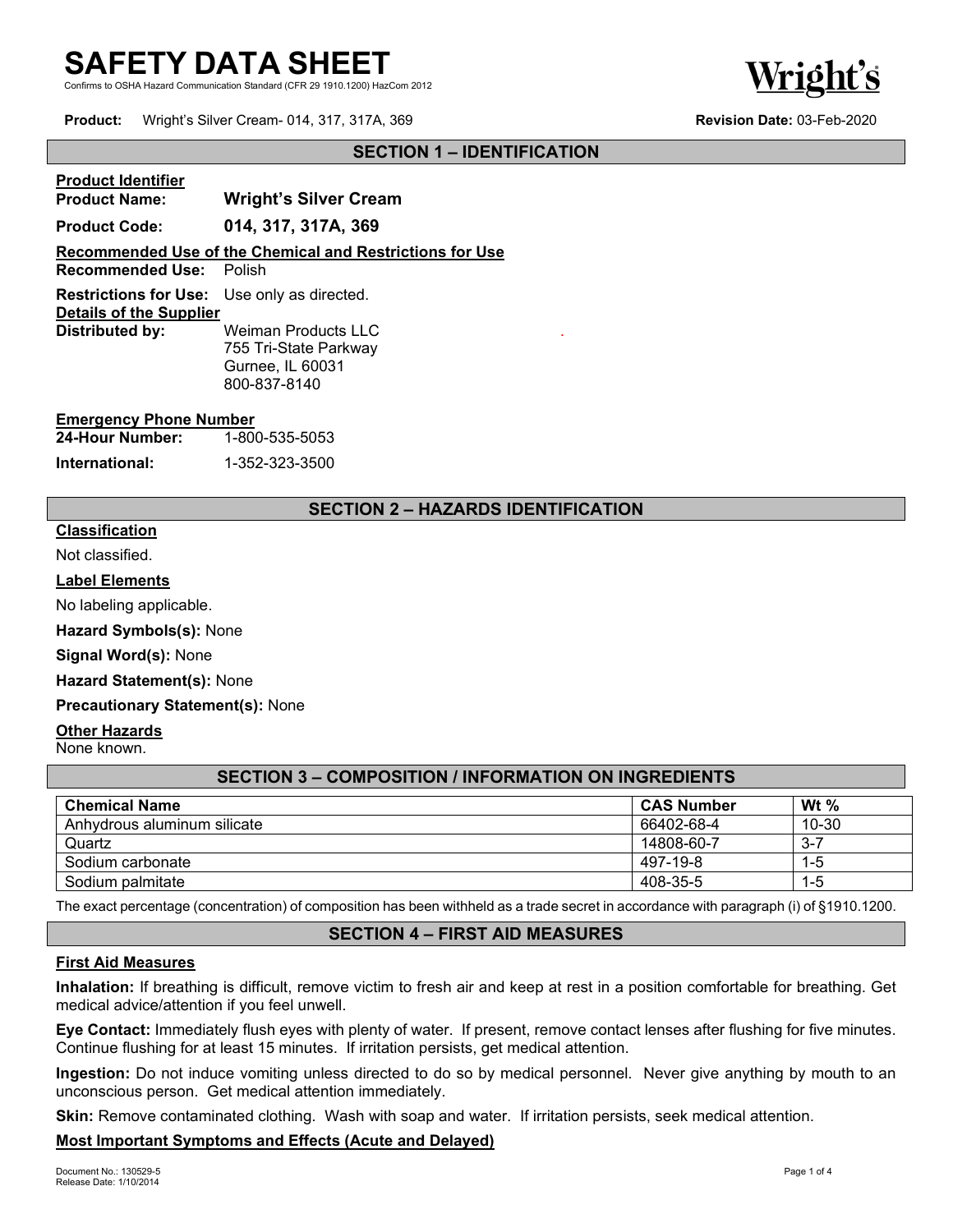# **SAFETY DATA SHEET**

zard Communication Standard (CFR 29 1910.1200) HazCom 2012



**Product:** Wright's Silver Cream- 014, 317, 317A, 369 **Revision Date:** 03-Feb-2020

**Inhalation:** May cause respiratory tract irritation.

**Eye Contact:** May cause eye irritation. Symptoms may include discomfort or pain, excess blinking and tear production, with marked redness and swelling of the conjunctiva.

**Ingestion:** May be harmful if swallowed. May cause stomach distress, nausea or vomiting.

**Skin:** May cause skin irritation. Symptoms may include redness, edema, drying, defatting and cracking of the skin.

## **Indication of any Immediate Medical Attention and Special Treatment Needed**

**Note to Physician:** Treat symptomatically.

## **SECTION 5 – FIRE FIGHTING MEASURES**

#### **Extinguishing Media**

**Suitable:** Treat for surrounding material

**Unsuitable:** None known.

## **Specific Hazards Arising from Chemical**

Products of combustion include but are not limited to: oxides of carbon.

## **Protective Equipment and Precautions for Firefighters**

Keep upwind of fire. As in any fire, wear self-contained breathing apparatus pressure-demand, MSHA/NIOSH (approved or equivalent) and full protective gear.

## **SECTION 6 – ACCIDENTAL RELEASE MEASURES**

#### **Personal Precautions, Protective Equipment, and Emergency Procedures**

**Personal Precautions:** Use personal protective equipment as recommended in section 8. Isolate the hazard area and deny entry to unnecessary and unprotected personnel.

**Environmental Precautions:** See Section 12 for ecological information.

## **Methods and Material for Containment and Cleaning Up**

Pick up and place in a container for disposal. Wash the contaminated area with soap and water.

**SECTION 7 – HANDLING AND STORAGE**

# **Precautions for Safe Handling**

**Handling:** Avoid contact with skin and eyes. Avoid breathing vapor or mist. Handle and open container with care. Do not eat, drink, or smoke when using this product.

**General Hygiene Advice:** Launder contaminated clothing before use. Wash hands before eating, drinking, or smoking.

## **Conditions for Safe Storage, Including any Incompatibilities**

**Storage Conditions:** Keep container tightly closed when not in use. Keep out of reach of children.

**Incompatible Materials:** None known

## **SECTION 8 – EXPOSURE CONTROLS/PERSONAL PROTECTION**

## **Control Parameters**

#### **Exposure Guidelines:**

| <b>Chemical Name</b>                     | <b>ACGIH TLV</b>          | <b>OSHA PEL</b>                                                                                                                                             | <b>NIOSH IDLH</b> |
|------------------------------------------|---------------------------|-------------------------------------------------------------------------------------------------------------------------------------------------------------|-------------------|
| Anhydrous aluminum silicate (66402-68-4) | Not determined            | 5 mg/ $m3$                                                                                                                                                  | Not determined    |
| Quartz (14808-60-7)                      | $0.025$ mg/m <sup>3</sup> | $(30)/(%SiO2+2)$ mg/m <sup>3</sup><br>total dust<br>$(250)( %SiO2 + 5)$ mppcf<br>repairable fraction<br>$(10)$ (%SiO <sub>2</sub> + 2) mg/m <sup>3 re</sup> | Not determined    |
| Sodium carbonate (497-19-8)              | Not determined            | Not determined                                                                                                                                              | Not determined    |
| Sodium palmitate (408-35-5)              | Not determined            | Not determined                                                                                                                                              | Not determined    |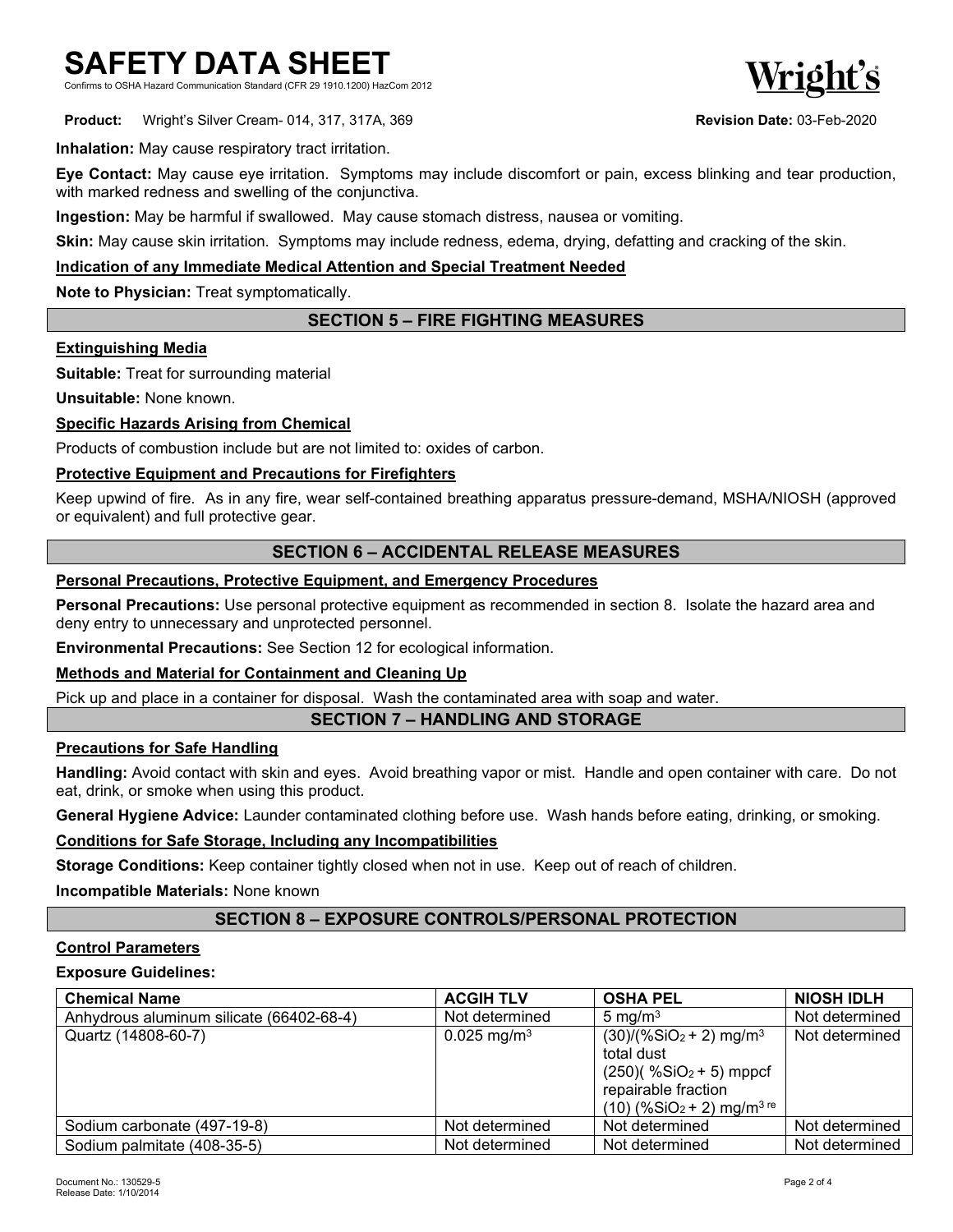# **SAFETY DATA SHEET**

rd Communication Standard (CFR 29 1910.1200) HazCom 2012

**Product:** Wright's Silver Cream- 014, 317, 317A, 369 **Revision Date:** 03-Feb-2020

## **Appropriate Engineering Controls**

Use ventilation adequate to keep exposures (airborne levels of dust, fume, vapor, etc.) below recommended exposure limits.

**Respiratory Protection:** Ensure adequate ventilation, especially in confined areas.

**Skin and Body Protection:** Wear suitable protective clothing. Wear chemically resistant protective gloves.

**Eye/Face Protection:** Safety glasses or goggles are recommended when using this product.

**General Work/Hygienic Practices:** Handle in accordance with good industrial hygiene and safety practice. Do not eat, smoke or drink where material is handled, processed or stored. Wash hands carefully before eating or smoking.

## **SECTION 9 – PHYSICAL AND CHEMICAL PROPERTIES**

**Appearance:** Solid pink paste **Odor:** Mild **Odor threshold:** Not determined **pH:** 10.65 **Melting point/freezing point:** Not determined **Initial boiling point and boiling range:** Not determined **Flash point:** >93.3°C (>200°F) TCC **Evaporation rate:** Not determined **Flammability (solid, gas):** Not flammable **Upper/lower flammability or explosive limits:** Not determined **Vapor pressure:** Not determined **Vapor density:** Not determined **Relative density:** 1.20 **Solubility (ies):** Not determined **Partition coefficient (n-octanol/water):** Not determined **Auto-ignition temperature:** Not determined **Decomposition temperature:** Not determined **Viscosity:** Not determined

## **SECTION 10 – STABILITY AND REACTIVITY**

**Reactivity:** Not reactive under normal conditions.

**Chemical stability:** Stable under recommended storage conditions.

**Possibility of hazardous reactions:** None under normal use.

**Conditions to avoid:** Heat.

**Incompatible materials:** None known

**Hazardous decomposition products:** May include and are not limited to: oxides of carbon.

## **SECTION 11 - TOXICOLOGICAL INFORMATION**

**Information on Toxicological Effects**

**Likely Routes of Exposure:** Inhalation, skin contact, eye contact, ingestion

# **Information Related to Physical, Chemical, and Toxicological Effects**

See section 4 of this SDS.

**Delayed and Immediate Effects as well as Chronic Effects from Short and Long-term Exposure**

**Carcinogenicity: NTP:** Yes (silica) **IARC:** Group 1 (silica) **OSHA:** No